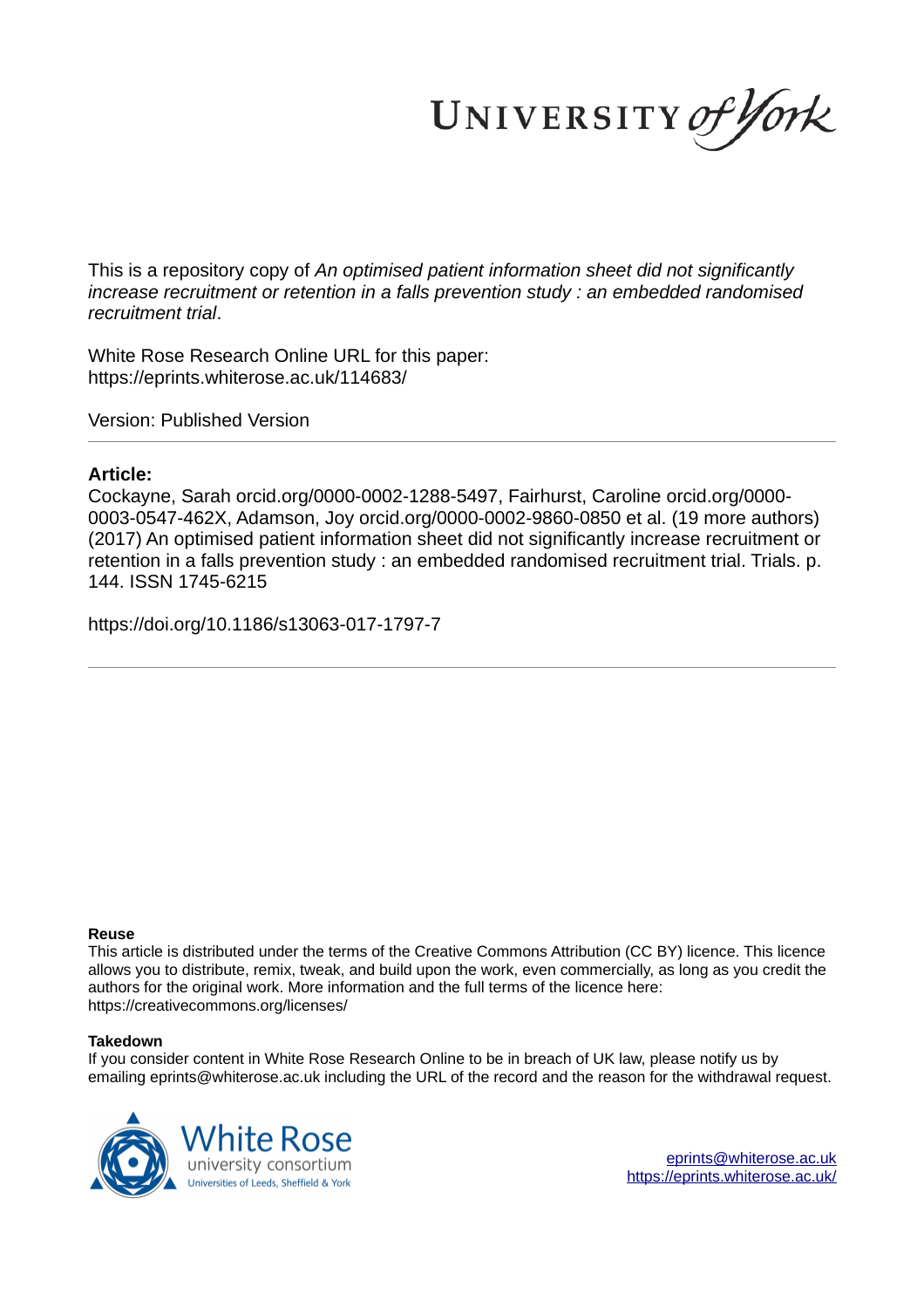# **RESEARCH CHEAR CHEAR CHEAR CHEAR CHEAR CHEAR CHEAR CHEAR CHEAR CHEAR CHEAR CHEAR CHEAR CHEAR CHEAR CHEAR CHEAR**



# An optimised patient information sheet did not significantly increase recruitment or retention in a falls prevention study: an embedded randomised recruitment trial

Sarah Cockayne<sup>1</sup>, Caroline Fairhurst<sup>1</sup>, Joy Adamson<sup>1</sup>, Catherine Hewitt<sup>1</sup>, Robin Hull<sup>2</sup>, Kate Hicks<sup>1</sup> , Anne-Maree Keenan<sup>3,4</sup>, Sarah E. Lamb<sup>5</sup>, Lorraine Green<sup>3,4</sup>, Caroline McIntosh<sup>6</sup>, Hylton B. Menz<sup>7</sup> , Anthony C. Redmond<sup>3,4</sup>, Sara Rodgers<sup>1</sup>, David J. Torgerson<sup>1</sup>, Wesley Vernon<sup>8</sup>, Judith Watson<sup>1</sup>, Peter Knapp<sup>9</sup> , Jo Rick<sup>10\*</sup> <sub>(b</sub>[,](http://orcid.org/0000-0002-4659-8111) Peter Bower<sup>10</sup>, Sandra Eldridge<sup>11</sup>, Vichithranie W. Madurasinghe<sup>11</sup> and Jonathan Graffy<sup>12</sup>

# Abstract

**Background:** Randomised controlled trials are generally regarded as the 'gold standard' experimental design to determine the effectiveness of an intervention. Unfortunately, many trials either fail to recruit sufficient numbers of participants, or recruitment takes longer than anticipated. The current embedded trial evaluates the effectiveness of optimised patient information sheets on recruitment of participants in a falls prevention trial.

Methods: A three-arm, embedded randomised methodology trial was conducted within the National Institute for Health Research-funded REducing Falls with ORthoses and a Multifaceted podiatry intervention (REFORM) cohort randomised controlled trial. Routine National Health Service podiatry patients over the age of 65 were randomised to receive either the control patient information sheet (PIS) for the host trial or one of two optimised versions, a bespoke user-tested PIS or a template-developed PIS. The primary outcome was the proportion of patients in each group who went on to be randomised to the host trial.

Results: Six thousand and nine hundred patients were randomised 1:1:1 into the embedded trial. A total of 193 (2.8%) went on to be randomised into the main REFORM trial (control  $n = 62$ , template-developed  $n = 68$ ; bespoke user-tested  $n = 63$ ). Information sheet allocation did not improve recruitment to the trial (odds ratios for the three pairwise comparisons: template vs control 1.10 (95% CI 0.77–1.56,  $p = 0.60$ ); user-tested vs control 1.01 (95% CI 0.71–1.45,  $p = 0.94$ ); and user-tested vs template 0.92 (95% CI 0.65–1.31,  $p = 0.65$ )).

Conclusions: This embedded methodology trial has demonstrated limited evidence as to the benefit of using optimised information materials on recruitment and retention rates in the REFORM study.

Trial registration: International Standard Randomised Controlled Trials Number registry, [ISRCTN68240461.](http://www.isrctn.com/ISRCTN68240461) Registered on 01 July 2011.

Keywords: Recruitment, Patient information, Randomised controlled trial, Retention

<sup>10</sup>Medical Research Council North West Hub for Trials Methodology Research, National Institute of Health Research (NIHR) School for Primary Care Research, Manchester Academic Health Science Centre, Centre for Primary Care, University of Manchester, Oxford Road, Manchester M13 9PL, UK Full list of author information is available at the end of the article



© The Author(s). 2017 **Open Access** This article is distributed under the terms of the Creative Commons Attribution 4.0 International License [\(http://creativecommons.org/licenses/by/4.0/](http://creativecommons.org/licenses/by/4.0/)), which permits unrestricted use, distribution, and reproduction in any medium, provided you give appropriate credit to the original author(s) and the source, provide a link to the Creative Commons license, and indicate if changes were made. The Creative Commons Public Domain Dedication waiver [\(http://creativecommons.org/publicdomain/zero/1.0/](http://creativecommons.org/publicdomain/zero/1.0/)) applies to the data made available in this article, unless otherwise stated.

<sup>\*</sup> Correspondence: [jo.rick@manchester.ac.uk](mailto:jo.rick@manchester.ac.uk)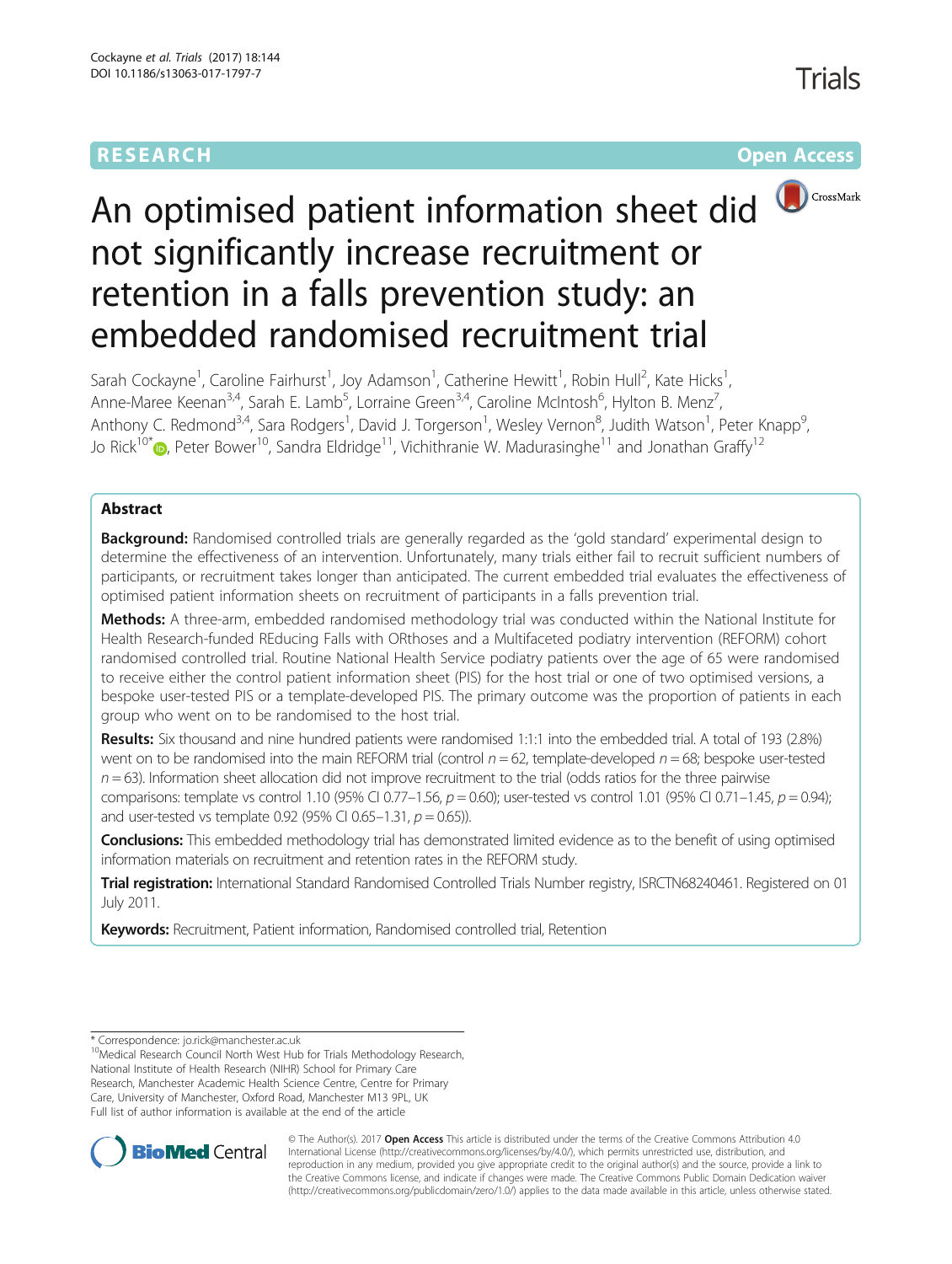## Background

Randomised controlled trials (RCTs) are generally regarded as the 'gold standard' experimental design to determine the effectiveness of an intervention. Unfortunately, many trials either fail to recruit sufficient numbers of participants, or recruitment takes longer than anticipated [[1\]](#page-10-0). Such difficulties not only have an impact on the power and external validity of the study's findings but may also increase the overall financial cost. Many trials implement methods to improve recruitment and/or retention such as the use of monetary incentives. There is, however, limited evidence as to the effectiveness of recruitment strategies in healthcare settings [\[2](#page-10-0)], and as a result, the UK Medical Research Council funded the Systematic Techniques for Assisting Recruitment to Trials (MRC START) research programme [\[3](#page-10-0)]. The aim of this programme was to "improve the evidence-base of recruitment to trials, enhance recruitment rates and make research more accessible to the public." One key objective of the project was to develop interventions to improve recruitment to trials and test them in embedded trials within ongoing 'host' trials. The initial focus was on testing optimised patient information sheets and multimedia resources.

Patient information sheets (PISs) are always given to potential trial participants along with verbal information as part of the informed consent process. A trial PIS has to be reviewed and approved by an ethics committee or an internal review body; nonetheless, there remain longstanding concerns regarding their length, complexity and the level of literacy skills required to understand the information, all of which may have a negative impact on recruitment [\[4\]](#page-10-0). Indeed, a recent sample of 20 PISs from recently completed or ongoing RCTs were found to be lengthy (mean word count 1853, standard deviation = 960) and lacking information important to making an informed decision about trial participation [\[5](#page-10-0)]. However, Brierley et al. found that reducing the length of the PIS did not influence recruitment and actually yielded more ineligible patients [[6\]](#page-10-0). Therefore, simply producing a shorter PIS is ineffective, and the content and interpretability of the information presented must be retained. One possible approach to improve the quality and appearance of PISs is to develop their content through a process of re-writing (for a lay audience), re-organisation, enhancing their appearance through input from a graphic designer and involving user testing [\[7](#page-10-0), [8](#page-10-0)]. The use of a professionally designed information pack was seen to have a small positive effect on initial response rates relative to a 'standard' pack (2.7% difference in response rates, 95% confidence interval (CI) −0.06 to 5.5%,  $p = 0.06$ ) in an RCT embedded in an Avon Longitudinal Study of Parents and Children (ALSPAC) cohort [[9\]](#page-10-0). However, undertaking commercial user testing and incorporating graphic design input into PISs is costly, especially if the process needs to be completed for each trial; therefore, it has been suggested that a 'bank' of template PISs could be developed (which have been re-written and have undergone bespoke user testing and graphic design) in different populations. Researchers could select the most appropriate template on which to base their trial PIS according to their particular study population.

Embedding recruitment trials into ongoing trials is an efficient method to test recruitment strategies, and to help fill the knowledge gap with minimal resource use [[10\]](#page-10-0). Table [1](#page-3-0) presents a Consolidated Standards of Reporting Trials (CONSORT) checklist for reporting embedded recruitment trials. The REFORM study team were invited by the MRC START programme to embed a recruitment methodology trial within the REducing Falls with ORthoses and a Multifaceted podiatry intervention (REFORM) study. The REFORM study was selected, as the aims of the MRC START programme were compatible with both the need to maximise recruitment to the REFORM trial and the ethos of the York Trials Unit (YTU) to develop an understanding of effective recruitment interventions. The aim of the designed three-arm embedded trial was to determine if the number of participants recruited, randomised and retained to the REFORM trial could be improved by the use of both a bespoke usertested and a template-developed optimised PIS.

## **Methods**

#### Ethics approval

This trial was embedded within the National Institute for Health Research (NIHR)-funded REFORM study [[11\]](#page-10-0), which aims to evaluate the clinical and cost effectiveness of a podiatry intervention for the prevention of falls in older people. Ethical approval for the REFORM study was given by NRES East of England – Cambridge East Research Ethics Committee and the University of York, Department of Health Sciences Research Governance Committee. Ethical approval for the PIS embedded methodology trial was given via a substantial amendment to the same committees. The embedded methodology trial is registered as a substudy to REFORM (ISRCTN68240461).

#### Participant recruitment

REFORM is a cohort RCT [\[12\]](#page-10-0) in which patients were initially recruited to an observational cohort before potentially being randomised into an RCT. Electronic medical notes at participating National Health Service (NHS) podiatry clinics were searched to identify communitydwelling patients eligible for the REFORM observational cohort (i.e. those who were over the age of 65 and had attended a routine podiatry appointment within the past 6 months). Potentially eligible participants were mailed an invitation pack (letter of invitation, one of the three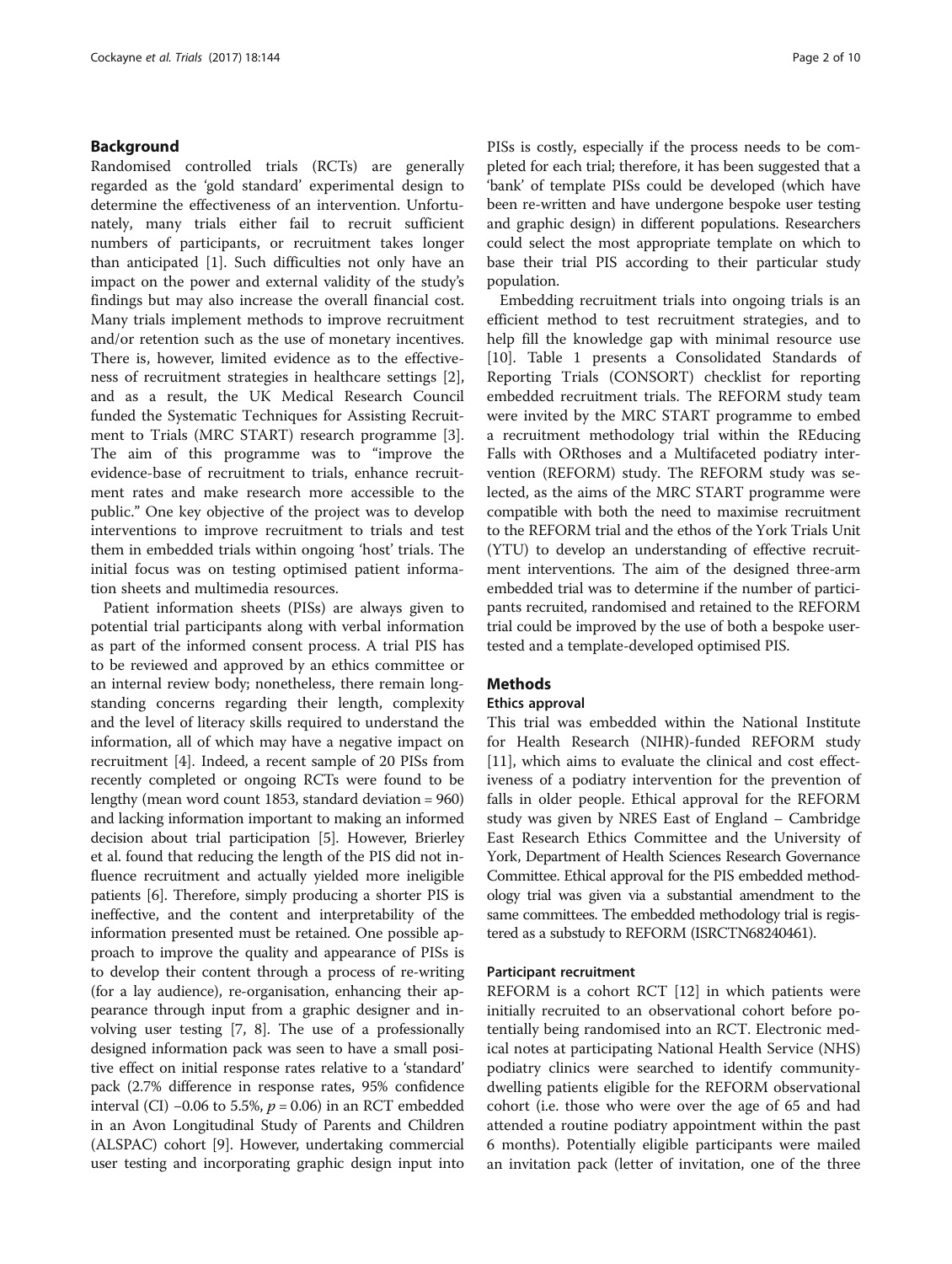| Section/topic and item no. | <b>Table I</b> Checking of Refins for reporting embedded recruitment thats<br>CONSORT 2010 (standard) checklist item                                                                                                                                                                                                                                                    | Extension for embedded recruitment trials                                                                                                                      |  |  |
|----------------------------|-------------------------------------------------------------------------------------------------------------------------------------------------------------------------------------------------------------------------------------------------------------------------------------------------------------------------------------------------------------------------|----------------------------------------------------------------------------------------------------------------------------------------------------------------|--|--|
| Title and abstract         |                                                                                                                                                                                                                                                                                                                                                                         |                                                                                                                                                                |  |  |
| 1a                         | Identification as a randomised trial in the title                                                                                                                                                                                                                                                                                                                       | Identification as an embedded randomised recruitment<br>trial in the title                                                                                     |  |  |
| 1b                         | Structured summary of trial design, methods,<br>results and conclusions (for specific guidance<br>see CONSORT for abstracts)                                                                                                                                                                                                                                            | Structured summary of embedded recruitment trial design,<br>methods, results and conclusions (for specific guidance<br>see CONSORT for abstracts)              |  |  |
| Introduction               |                                                                                                                                                                                                                                                                                                                                                                         |                                                                                                                                                                |  |  |
| Background and objectives  |                                                                                                                                                                                                                                                                                                                                                                         |                                                                                                                                                                |  |  |
| 2a                         | Scientific background and explanation of rationale                                                                                                                                                                                                                                                                                                                      | Scientific background and explanation of rationale for<br>embedded recruitment trial including a brief description<br>of the host trial(s) as appropriate      |  |  |
| 2b                         | Specific objectives or hypotheses<br>Specific objectives or hypotheses for embedded<br>recruitment trial                                                                                                                                                                                                                                                                |                                                                                                                                                                |  |  |
| Methods                    |                                                                                                                                                                                                                                                                                                                                                                         |                                                                                                                                                                |  |  |
| Trial design               |                                                                                                                                                                                                                                                                                                                                                                         |                                                                                                                                                                |  |  |
| Зa                         | Description of trial design (such as parallel, factorial)<br>including allocation ratio                                                                                                                                                                                                                                                                                 | Description of embedded recruitment trial design<br>(such as parallel, factorial, cluster) including<br>allocation ratio                                       |  |  |
| 3b                         | Important changes to methods after trial<br>commencement (such as eligibility criteria),<br>with reasons                                                                                                                                                                                                                                                                | Important changes to methods of the embedded<br>recruitment trial after commencement (such as<br>eligibility criteria), with reasons                           |  |  |
| Participants               |                                                                                                                                                                                                                                                                                                                                                                         |                                                                                                                                                                |  |  |
| 4a                         | Eligibility criteria for participants                                                                                                                                                                                                                                                                                                                                   | Eligibility criteria for participants for embedded<br>recruitment trial, including any differences from<br>those for the host trial(s)                         |  |  |
| 4b                         | Settings and locations where the data were collected                                                                                                                                                                                                                                                                                                                    | Settings and locations where the embedded<br>recruitment trial was carried out, including a<br>brief description of the host trial(s) as appropriate           |  |  |
| Interventions              |                                                                                                                                                                                                                                                                                                                                                                         |                                                                                                                                                                |  |  |
| 5                          | The interventions for each group with sufficient<br>The interventions for each group (including<br>control group) within the embedded recruitment<br>details to allow replication, including how and<br>when they were actually administered<br>trial with sufficient details to allow replication,<br>including how, where and when they were<br>actually administered |                                                                                                                                                                |  |  |
| Outcomes                   |                                                                                                                                                                                                                                                                                                                                                                         |                                                                                                                                                                |  |  |
| 6а                         | Completely defined pre-specified primary and<br>secondary outcome measures, including how<br>and when they were assessed                                                                                                                                                                                                                                                | Completely defined pre-specified primary and<br>secondary outcome measures for the embedded<br>recruitment trial, including how and when they<br>were assessed |  |  |
| 6b                         | Any changes to trial outcomes after the trial<br>commenced, with reasons                                                                                                                                                                                                                                                                                                | Any changes to embedded recruitment trial<br>outcomes after the embedded recruitment trial<br>commenced, with reasons                                          |  |  |
| Sample size                |                                                                                                                                                                                                                                                                                                                                                                         |                                                                                                                                                                |  |  |
| 7a                         | How sample size was determined                                                                                                                                                                                                                                                                                                                                          | How sample size for embedded recruitment<br>trial was determined                                                                                               |  |  |
| 7b                         | When applicable, explanation of any interim<br>analyses and stopping quidelines                                                                                                                                                                                                                                                                                         | When applicable, explanation of any interim<br>analyses and stopping guidelines for<br>embedded recruitment trial                                              |  |  |
| Randomisation              |                                                                                                                                                                                                                                                                                                                                                                         |                                                                                                                                                                |  |  |
| Sequence generation        |                                                                                                                                                                                                                                                                                                                                                                         |                                                                                                                                                                |  |  |
| 8a                         | Method used to generate the random<br>allocation sequence                                                                                                                                                                                                                                                                                                               | Method used to generate the random allocation<br>sequence for embedded recruitment trial                                                                       |  |  |

<span id="page-3-0"></span>Table 1 Checklist of items for reporting embedded recruitment trials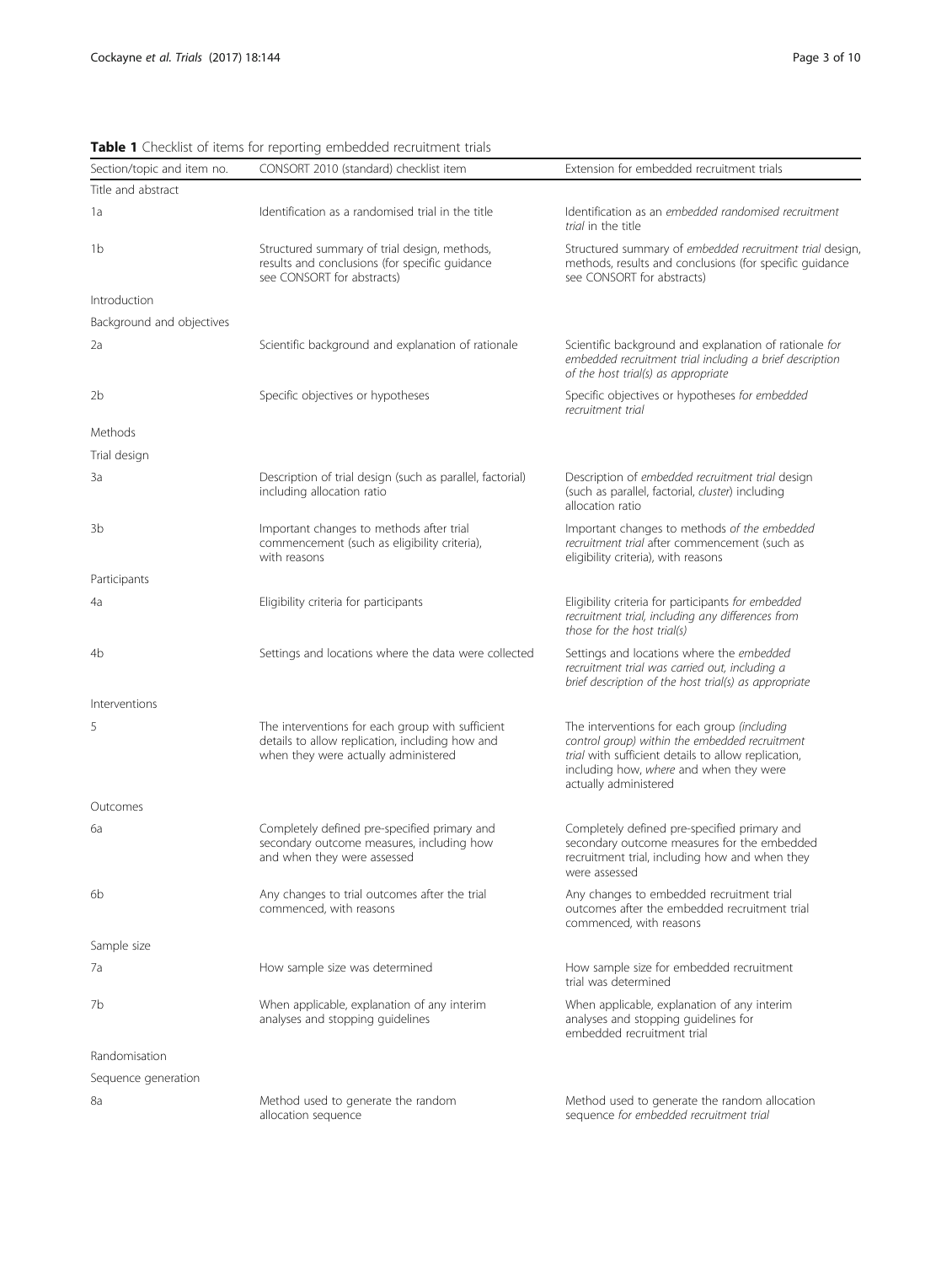# Table 1 Checklist of items for reporting embedded recruitment trials (Continued)

| 8b                               | Type of randomisation; details of any<br>restriction (such as blocking and block size)                                                                                                                                                                                               | Type of randomisation; details of any restriction<br>(such as blocking and block size) in embedded<br>recruitment trial                                                                                                                   |  |  |  |
|----------------------------------|--------------------------------------------------------------------------------------------------------------------------------------------------------------------------------------------------------------------------------------------------------------------------------------|-------------------------------------------------------------------------------------------------------------------------------------------------------------------------------------------------------------------------------------------|--|--|--|
| Allocation concealment mechanism |                                                                                                                                                                                                                                                                                      |                                                                                                                                                                                                                                           |  |  |  |
| 9                                | Mechanism used to implement the random<br>allocation sequence (such as sequentially<br>numbered containers), describing any steps<br>taken to conceal the sequence until<br>interventions were assigned                                                                              | Mechanism used in the embedded recruitment trial<br>to implement the random allocation sequence<br>(such as sequentially numbered containers),<br>describing any steps taken to conceal the<br>sequence until interventions were assigned |  |  |  |
| Implementation                   |                                                                                                                                                                                                                                                                                      |                                                                                                                                                                                                                                           |  |  |  |
| 10                               | Who generated the random allocation<br>Who generated the random allocation sequence(s),<br>sequence, who enrolled participants and<br>who enrolled participants and who assigned<br>who assigned participants to interventions<br>participants to embedded recruitment interventions |                                                                                                                                                                                                                                           |  |  |  |
| Blinding                         |                                                                                                                                                                                                                                                                                      |                                                                                                                                                                                                                                           |  |  |  |
| 11a                              | If done, who was blinded after assignment<br>to interventions (for example, participants,<br>care providers, those assessing outcomes)<br>and how                                                                                                                                    | If done, who was blinded after assignment to<br>embedded recruitment interventions (for example,<br>participants, care providers, those assessing<br>outcomes) and how                                                                    |  |  |  |
| 11b                              | If relevant, description of the similarity of<br>interventions                                                                                                                                                                                                                       | If relevant, description of the similarity of<br>interventions in the embedded recruitment trial                                                                                                                                          |  |  |  |
| Statistical methods              |                                                                                                                                                                                                                                                                                      |                                                                                                                                                                                                                                           |  |  |  |
| 12a                              | Statistical methods used to compare groups<br>for primary and secondary outcomes                                                                                                                                                                                                     | Statistical methods used to compare groups for<br>primary and secondary outcomes of the embedded<br>recruitment trial                                                                                                                     |  |  |  |
| 12b                              | Methods for additional analyses, such as<br>subgroup analyses and adjusted analyses                                                                                                                                                                                                  | Methods for additional analyses, such as subgroup<br>analyses and adjusted analyses for embedded<br>recruitment trial                                                                                                                     |  |  |  |
| Results                          |                                                                                                                                                                                                                                                                                      |                                                                                                                                                                                                                                           |  |  |  |
|                                  | Participant flow (a diagram is strongly recommended)                                                                                                                                                                                                                                 |                                                                                                                                                                                                                                           |  |  |  |
| 13a                              | For each group, the numbers of participants<br>who were randomly assigned, received<br>intended treatment and were analysed for<br>the primary outcome                                                                                                                               | For each group in the embedded recruitment trial,<br>the numbers of participants who were randomly<br>assigned, received intended treatment and were<br>analysed for the primary outcome                                                  |  |  |  |
| 13 <sub>b</sub>                  | For each group, losses and exclusions after<br>randomisation, together with reasons                                                                                                                                                                                                  | For each group, losses and exclusions after<br>randomisation to embedded recruitment trial,<br>together with reasons                                                                                                                      |  |  |  |
| Recruitment                      |                                                                                                                                                                                                                                                                                      |                                                                                                                                                                                                                                           |  |  |  |
| 14a                              | Dates defining the periods of recruitment<br>and follow-up                                                                                                                                                                                                                           | Dates defining the periods of recruitment and<br>follow-up for both embedded recruitment trial<br>and host trial(s)                                                                                                                       |  |  |  |
| 14b                              | Why the trial ended or was stopped                                                                                                                                                                                                                                                   | Why the embedded recruitment trial ended or<br>was stopped                                                                                                                                                                                |  |  |  |
| Baseline data                    |                                                                                                                                                                                                                                                                                      |                                                                                                                                                                                                                                           |  |  |  |
| 15                               | A table showing baseline demographic<br>and clinical characteristics for each group                                                                                                                                                                                                  | If possible a table showing baseline characteristics<br>of each arm of the embedded recruitment trial                                                                                                                                     |  |  |  |
| Numbers analysed                 |                                                                                                                                                                                                                                                                                      |                                                                                                                                                                                                                                           |  |  |  |
| 16                               | For each group, number of participants<br>(denominator) included in each analysis<br>and whether the analysis was by original<br>assigned groups                                                                                                                                     | For each group in the embedded recruitment trial,<br>number of participants (denominator) included<br>in each analysis and whether the analysis was<br>by original assigned groups                                                        |  |  |  |
| Outcomes and estimation          |                                                                                                                                                                                                                                                                                      |                                                                                                                                                                                                                                           |  |  |  |
| 17a                              | For each primary and secondary outcome,<br>results for each group, and the estimated<br>effect size and its precision (such as 95%<br>confidence interval)                                                                                                                           | For each primary and secondary outcome, results<br>for each group in the embedded recruitment trial,<br>and the estimated effect size and its precision<br>(such as 95% confidence interval)                                              |  |  |  |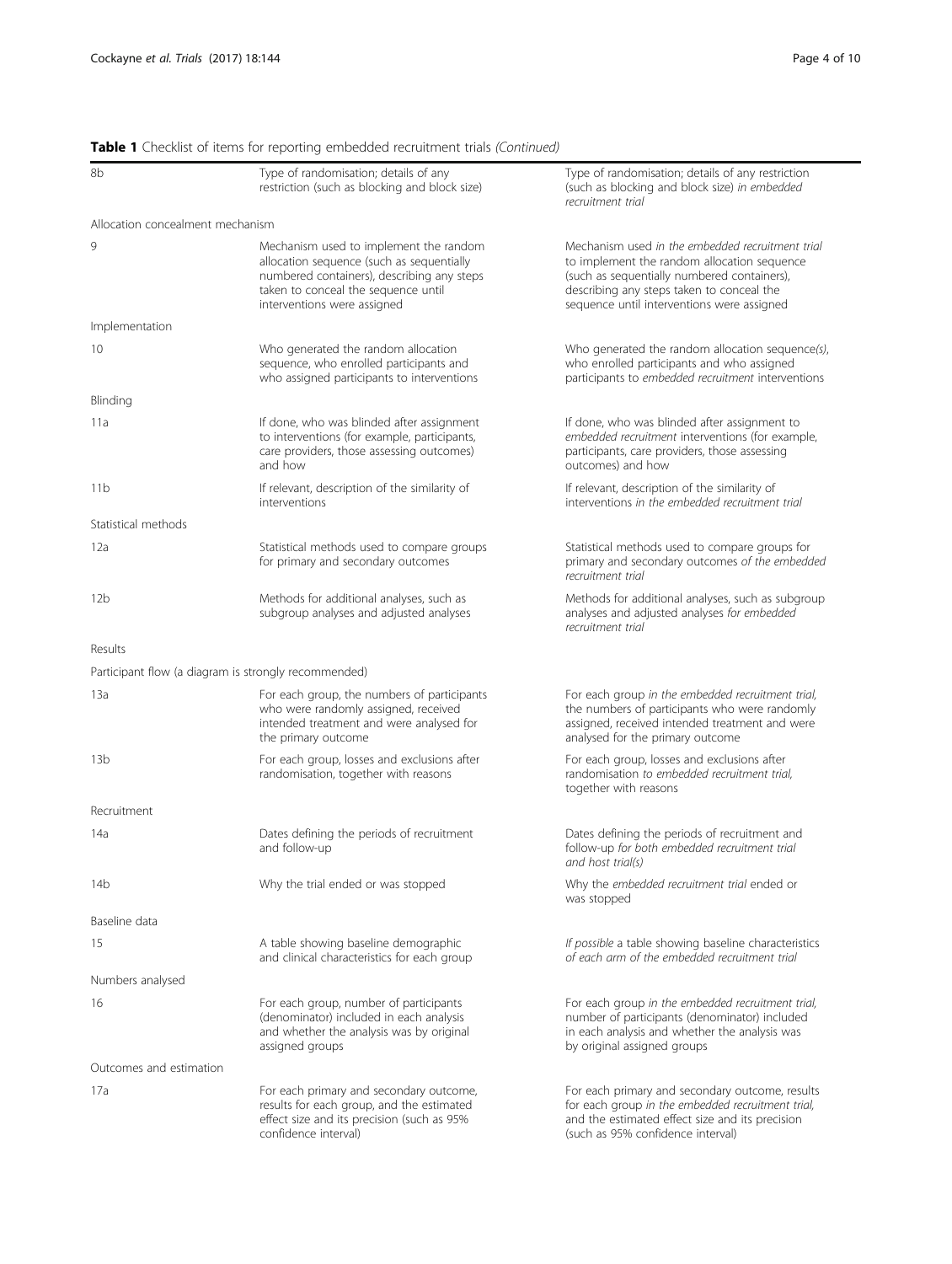| 17 <sub>b</sub>    | For binary outcomes, presentation of both<br>absolute and relative effect sizes is<br>recommended                                                  | For binary outcomes in the embedded recruitment<br>trial, presentation of both absolute and relative<br>effect sizes is recommended                                               |  |  |  |
|--------------------|----------------------------------------------------------------------------------------------------------------------------------------------------|-----------------------------------------------------------------------------------------------------------------------------------------------------------------------------------|--|--|--|
| Ancillary analyses |                                                                                                                                                    |                                                                                                                                                                                   |  |  |  |
| 18                 | Results of any other analyses performed,<br>including subgroup analyses and adjusted<br>analyses, distinguishing pre-specified<br>from exploratory | Results of any other analyses performed for embedded<br>recruitment trial, including subgroup analyses and<br>adjusted analyses, distinguishing pre-specified<br>from exploratory |  |  |  |
| Harms              |                                                                                                                                                    |                                                                                                                                                                                   |  |  |  |
| 19                 | All important harms or unintended effects<br>in each group (for specific guidance<br>see CONSORT for harms)                                        | All important harms or unintended effects in each<br>group for both the embedded recruitment trial and<br>host trial(s) (for specific guidance see CONSORT<br>for harms)          |  |  |  |
| Discussion         |                                                                                                                                                    |                                                                                                                                                                                   |  |  |  |
| Limitations        |                                                                                                                                                    |                                                                                                                                                                                   |  |  |  |
| 20                 | Trial limitations, addressing sources of<br>potential bias, imprecision and, if relevant,<br>multiplicity of analyses                              | Embedded recruitment trial limitations, addressing<br>sources of potential bias, imprecision and, if relevant,<br>multiplicity of analyses                                        |  |  |  |
| Generalisability   |                                                                                                                                                    |                                                                                                                                                                                   |  |  |  |
| 21                 | Generalisability (external validity, applicability)<br>of the trial findings                                                                       | Generalisability (external validity, applicability) of<br>the embedded recruitment trial findings                                                                                 |  |  |  |
| Interpretation     |                                                                                                                                                    |                                                                                                                                                                                   |  |  |  |
| 22                 | Interpretation consistent with results,<br>balancing benefits and harms, and considering<br>other relevant evidence                                | Interpretation consistent with results of the<br>embedded recruitment trial, balancing benefits<br>and harms, and considering other relevant evidence                             |  |  |  |
| Other information  |                                                                                                                                                    |                                                                                                                                                                                   |  |  |  |
| Registration       |                                                                                                                                                    |                                                                                                                                                                                   |  |  |  |
| 23                 | Registration number and name of trial registry                                                                                                     | Registration number and name of trial registry<br>(for all host trials and embedded recruitment trial<br>if available)                                                            |  |  |  |
| Protocol           |                                                                                                                                                    |                                                                                                                                                                                   |  |  |  |
| 24                 | Where the full trial protocol can be accessed,<br>if available                                                                                     | Where the embedded recruitment trial protocol can<br>be accessed, if available                                                                                                    |  |  |  |
| Funding            |                                                                                                                                                    |                                                                                                                                                                                   |  |  |  |
| 25                 | Sources of funding and other support<br>(such as supply of drugs), role of funders                                                                 | For embedded recruitment trial, sources of funding<br>and other support, role of funders and collaborators                                                                        |  |  |  |

Table 1 Checklist of items for reporting embedded recruitment trials (Continued)

PISs being evaluated in this embedded trial, consent form, screening questionnaire and prepaid envelope) asking whether they would like to participate in the RE-FORM study. The information and consent process covered all aspects of the cohort and trial, and so only one PIS was seen by participants whether they went on to be randomised into the REFORM trial or not. Participants who returned their completed consent and screening form to the YTU by post were assessed by researchers at the YTU for eligibility. Participants were ineligible if they reported neuropathy, dementia or another neurological condition such as Parkinson's or Alzheimer's disease; were unable to walk household distances without the help of a walking aid; or had a lower limb amputation or were unwilling to attend their local

podiatry clinic. Eligible participants were sent a baseline questionnaire and monthly falls calendars. Participants who returned a baseline questionnaire and at least one monthly falls calendar (recording falls in the previous month) were included in the observational cohort. Those cohort participants who had either had one fall in the past 12 months or one fall in the past 24 months requiring hospital attention, or who reported a fear of falling on the baseline questionnaire (worried about falling at least some of the time in the past 4 weeks) were then eligible for randomisation to the REFORM trial. During the course of the trial, cohort participants who went on to have a fall could then become eligible for the RE-FORM trial. In order to minimise the delay between randomisation and the podiatrist seeing the participants in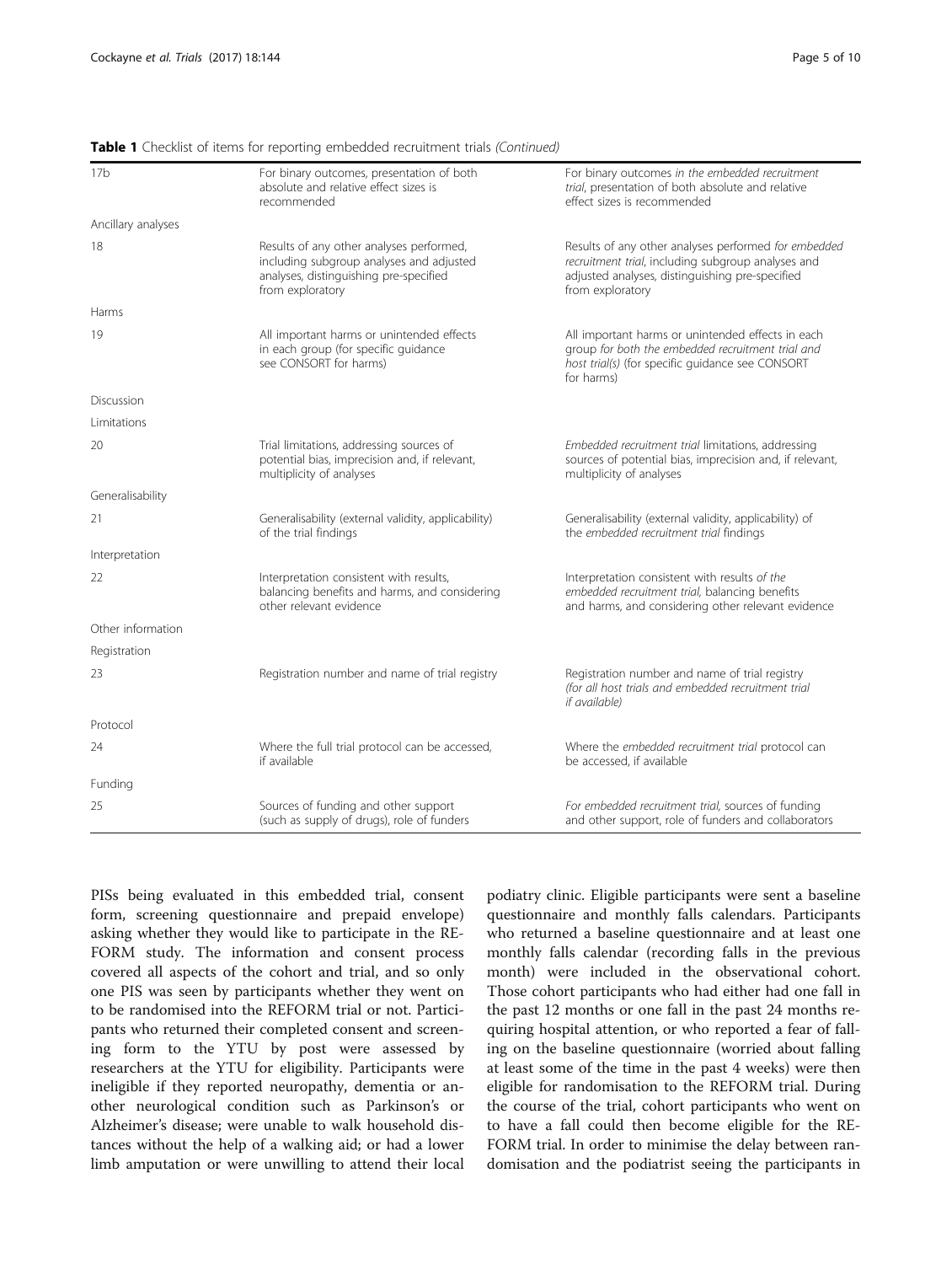clinic for their REFORM appointment, participants were randomised when clinics had capacity and not at the point of becoming eligible for the trial.

At the point at which this embedded trial was nested within the host trial, the next podiatry clinics due to begin recruitment were Harrogate, Leeds, Scarborough, Selby and Sheffield. All patients due to be sent a RE-FORM invitation pack from these clinics were randomised to one of the three arms in the embedded methodology trial which determined which format of PIS they were sent.

#### Randomisation and blinding

This was an embedded, individually randomised, recruitment trial. A list of patients was generated and ordered by NHS number. Each patient was assigned a unique identification number. An independent data manager at the YTU, who was not involved in the recruitment of participants, generated the allocation sequence for the embedded methodology trial electronically. Randomisation was stratified by centre, using a single large block per site, which corresponded to its total sample size. Participants were allocated 1:1:1 to receive, in their invitation pack, either (1) the control PIS and control invitation letter; or (2) an optimised version of the PIS and invitation letter developed through bespoke user testing; or (3) an optimised template-developed PIS and the original invitation letter. Patients were then sent the allocated invitation pack by members of the research team based at the University of York. The researchers, patients and podiatrists were blind to the allocation. Patients who received the information sheet were unaware that they had been randomised to receive different information leaflets.

## Control group

The 'control' PIS was the original PIS developed for the REFORM trial. It was written in accordance with the standard National Research Ethics Service template available at the time at which the study was set up. It underwent several revisions by the research team and was five pages of A4 paper in length. The invitation letter was one A4 page on NHS trust headed paper. The control PIS is shown in Additional file [1.](#page-9-0)

## Intervention group: 'bespoke user-tested' PIS

The 'bespoke user-tested' PIS was developed in the following way: it was re-written for a lay audience (led by author PK), re-organised into eight subsections, had graphic design input and underwent user testing. The graphic design and user testing were both undertaken by commercial companies. Staff members who had considerable experience in writing patient material and a graphic designer revised the content and layout of the

control PIS. A contents list was placed on the front page along with a list of key points about the study, with the main text divided into eight sections. Sentences and paragraphs were shortened and bullet points used for lists. The PIS then underwent three rounds of user testing, each involving 10 members of the public with limited podiatry- or trial-specific knowledge. During the usertesting process, the users (a group demographically similar to the REFORM trial target population but with no history of falls) were asked to find key pieces of information in the PIS relating to: the nature and purpose of the trial; the process and meaning of consent; and trial procedures and safety issues. Questions were arranged in such a way to ensure they did not match the order within the PIS. The final version of the PIS was printed on one sheet of double-sided A3 paper and folded to form a booklet. The control one-page invitation letter was revised and underwent user testing alongside the PIS, resulting in shortened text and the addition of bullet points to clarify what to do if the participant wished to take part. The user-tested PIS is shown in Additional file [2](#page-9-0).

## Intervention group: 'template-developed' PIS

The 'template-developed' PIS was written by three research fellows with more than 12 years' experience of recruiting patients to a range of randomised trials and who were currently working on the REFORM study. The content, layout and style were revised using a previously bespoke usertested PIS designed for an earlier trial conducted in a similar aged population [\[13](#page-10-0)]. In this process, the control PIS text was shortened and divided into seven sections, a contents list included and bullet points added to clarify what the participant should do if he/she wished to take part. A green colour scheme was used to match the trial logo. The PIS was reviewed and revised further by two other experienced researchers. The Public and Patient Involvement (PPI) group reviewed this PIS and gave feedback about its readability, layout, font size and content; however, no graphic design input or formal user testing was undertaken. The revised version was printed on one sheet of double-sided A3 paper and folded to form a booklet. Participants in the templatedeveloped PIS group were sent the same patient invitation letter as the control group. The template-developed PIS is shown in Additional file [3.](#page-9-0)

#### Primary outcome

The primary outcome was the proportion of patients in each group who went on to be randomised into the REFORM trial.

#### Secondary outcomes

Secondary outcomes were as follows: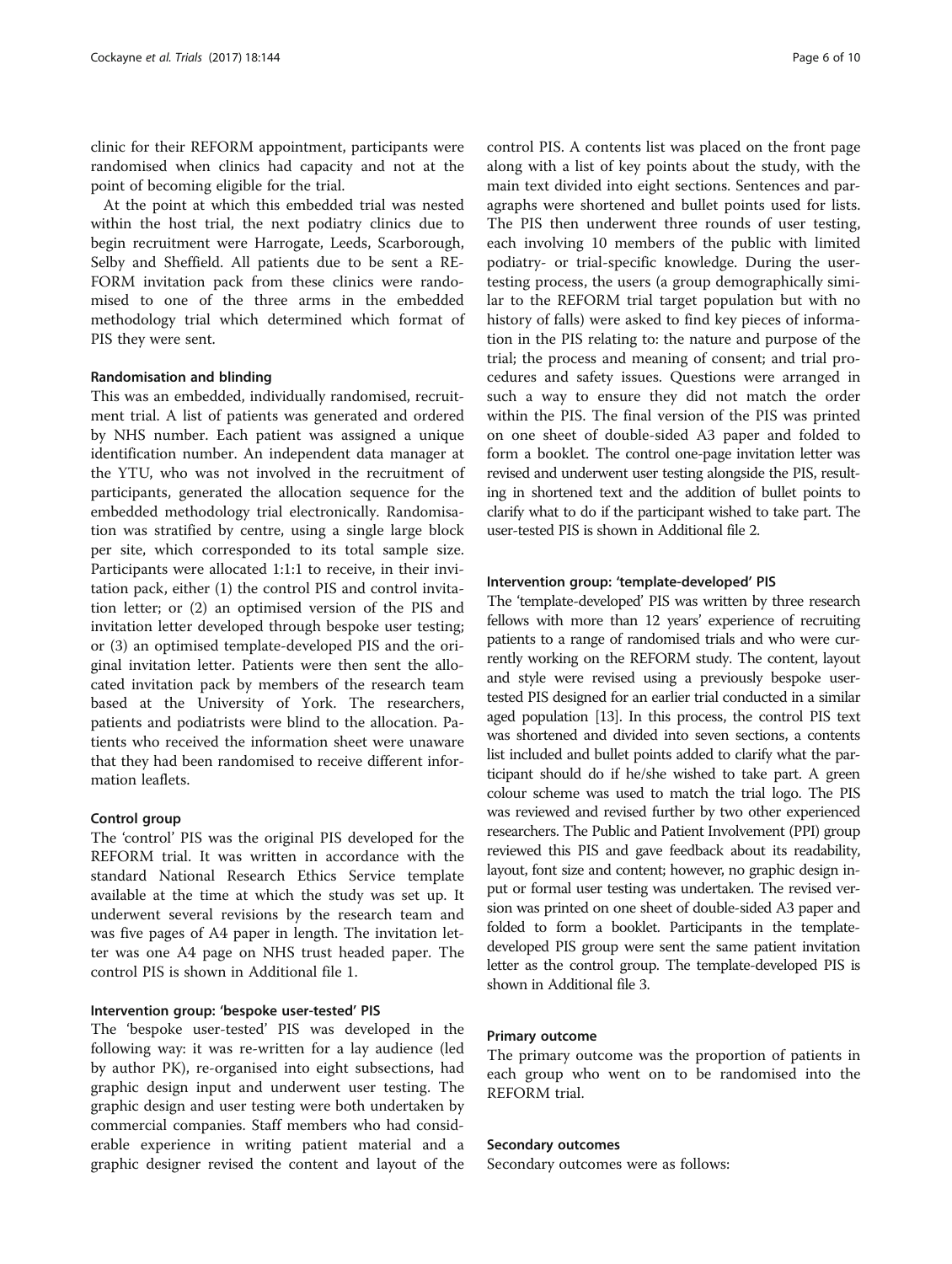- Proportion of patients in each group who were recruited into the REFORM cohort
- Proportion of patients retained in the trial at 3 months post randomisation defined as returning at least the first 3 months' worth of falls calendars from the date of randomisation.

#### Sample size

As is usual with an embedded trial within a trial, no formal power calculation was undertaken for this embedded methodology trial, but the MRC START programme set out to include trials which planned to approach enough potential participants to allow 400 potential recruits to receive each recruitment intervention. Five centres were involved in the substudy; thus, the sample was constrained to only include participants eligible for the REFORM study who were due to be mailed a recruitment pack from these centres.

#### Statistical analysis

The proportion of participants who: returned a consent form; were recruited into the cohort; were randomised into the main trial; and were retained in the trial is presented for the three groups. Odds ratios (ORs) and 95% confidence intervals (CIs) for each of the three pairwise comparisons were obtained from mixed logistic regression models adjusting for PIS allocation as a fixed effect and trial centre as a random effect. Analysis was conducted in Stata v13, using two-sided tests at the 5% significance level and based on the principles of intention to treat.

To account for the participants in the embedded trial of the newsletter who overlapped with participants in this trial, sensitivity analyses were conducted including a covariate for receiving a newsletter in all logistic regressions.

#### Results

A total of 6900 recruitment packs were sent to potential REFORM study participants across five centres between March 2013 and May 2014: Harrogate ( $n = 500, 7.3\%$ ), Scarborough ( $n = 1000, 14.5\%$ ), Selby ( $n = 1000, 14.5\%$ ), Sheffield  $(n = 1600, 23.2\%)$  and Leeds  $(n = 2800, 40.6\%)$ (Fig. 1). Potential participants were sent a recruitment pack containing either the control version of the PIS  $(n = 2298, 33.3\%)$ , the template-developed PIS  $(n =$ 2301, 33.4%) or the user-tested PIS ( $n = 2301, 33.4\%$ ).

#### Responses to invitation

A consent form and screening questionnaire were returned by 755 or 10.9% of individuals (control  $n = 254$ (11.1%); template-developed  $n = 246$  (10.7%); user-tested  $n = 255$  (11.1%)). PIS allocation did not significantly improve the response (chi-square 0.22, degrees of freedom  $= 2, p = 0.89$ . No one group was more likely to respond



(template-developed vs control OR 0.96, 95% CI 0.80– 1.16,  $p = 0.69$ ; bespoke user-tested vs control OR 1.00, 95% CI 0.83-1.21,  $p = 0.98$ ; and bespoke user-tested vs template-developed OR 1.04, 95% CI 0.86-1.25,  $p = 0.67$ ).

#### Randomised to REFORM trial

Eligible, consenting participants were then sent a baseline questionnaire (control  $n = 145$  (6.3%); templatedeveloped  $n = 158$  (6.9%); bespoke user-tested  $n = 160$ (7.0%)). A baseline form and at least one falls calendar were returned by 134 (5.8%) individuals in the control group, 149 (6.5%) in the template-developed group and 149 (6.5%) in the bespoke user-tested group. These participants were recruited to the cohort of potentially eligible participants.

Of these cohort patients, 161 were immediately eligible for randomisation into REFORM, and of these, 122 could be randomised as there was sufficient capacity in the clinics to see them. A further 71 patients in the cohort became eligible for the trial as they subsequently reported a fall and were able to be seen in clinic. Therefore, a total of 193 of the 6900 potential participants (2.8%) went on to be randomised into the main RE-FORM trial (control  $n = 62$  (2.7%, 95% CI 2.0–3.4%); template-developed  $n = 68$  (3.0%, 95% CI 2.3–3.6%);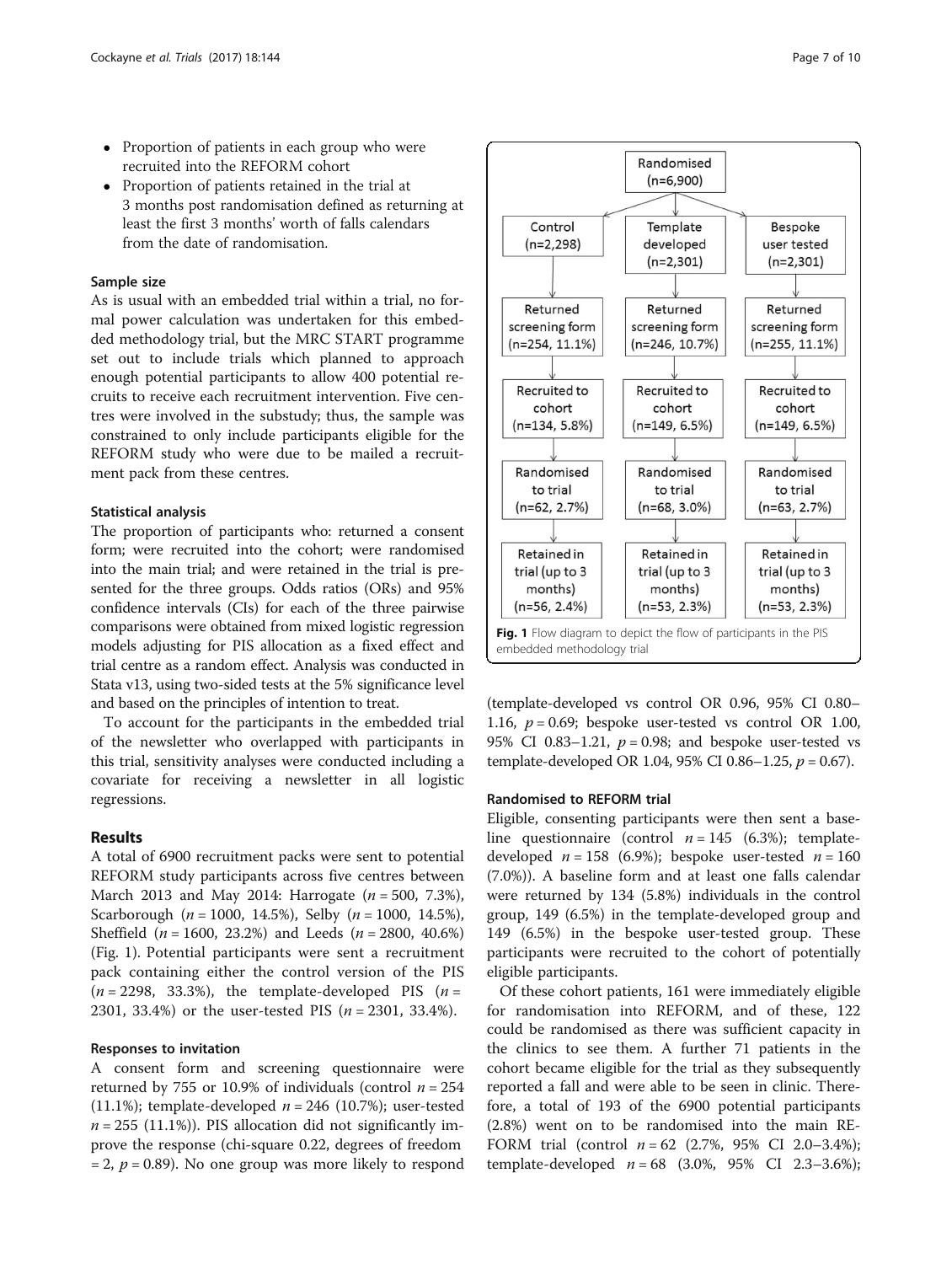bespoke user-tested  $n = 63$  (2.7%, 95% CI 2.1-3.4%)). The difference in percentages and their 95% CIs are as follows: for template-developed vs controls there was a 0.3 percentage point difference (95% CI –0.7 to 1.2,  $p =$ 0.60); bespoke user-tested vs control 0.0 (95% CI −0.9 to 1.0,  $p = 0.93$ ); and bespoke user-tested vs templatedeveloped  $-0.2$  (95% CI  $-1.2$  to 0.7,  $p = 0.66$ ).

Descriptive data for these participants are presented in Table 2. PIS allocation did not improve recruitment to the trial (chi-square 0.33, degrees of freedom = 2,  $p = 0.85$ ). The odds ratios for the three pairwise comparisons were: template-developed vs control 1.10 (95% CI 0.77–1.56,  $p = 0.60$ ; bespoke user-tested vs control 1.01 (95% CI 0.71–1.45,  $p = 0.94$ ); and bespoke usertested vs template-developed 0.92 (95% CI 0.65–1.31,  $p = 0.65$ ).

# Retention rates

In total, 162 participants were retained in the trial (control  $n = 56$  (2.4%); template-developed  $n = 53$  (2.3%); user-tested  $n = 53$  (2.3%)).

#### Sensitivity analyses

Three hundred and thirty four participants also received a newsletter in their recruitment pack (control  $n = 120$ 

(5.2%); template-developed  $n = 112$  (4.9%); bespoke usertested  $n = 102$  (4.4%)). In the sensitivity analyses, only a negligible difference in the estimates, their associated 95% CIs and  $p$  values was observed.

## **Discussion**

We have evaluated the effectiveness of two optimised patient information sheets (PISs) relative to the standard control version developed using the NRES template PIS to increase recruitment to the REFORM trial. Previous studies investigating the method of delivering paperbased information to patients have found that reducing the length of the PIS or supplementing the PIS with a booklet on clinical trials has little or no impact on trial recruitment, but that the use of a professionally designed information pack may be effective [\[6](#page-10-0), [9, 14](#page-10-0)]. Alternative strategies could be evaluated in future embedded trials. Bower et al. [[10](#page-10-0)] have identified three areas which merit further investigation. These include training site staff, communication with patients and incentives. The key finding of this study is that the use of enhanced PISs did not significantly increase recruitment or retention. The overall recruitment rate to the REFORM trial (2.8%) and the REFORM cohort (6.3%) was low, so it may be that icient power to detect a difference. The

Table 2 Characteristics of participants randomised into the main trial by PIS allocation

Characteristic Control  $(n = 62)$  Template-developed  $(n = 68)$  Bespoke user-tested  $(n = 63)$  Total  $(n = 193)$ Gender, n (%) Male 24 (38.7) 32 (47.8) 32 (47.8) 27 (43.6) 32 (43.5) Age Mean (SD) 78.3 (5.8) 78.3 (5.8) 78.6 (6.6) 77.5 (7.8) 77.5 (7.8) 78.1 (6.8) Fallen in previous 6 months?  $n$  (%) Yes 23 (37.1) 29 (43.3) 27 (42.9) 79 (41.2) No 39 (62.9) 36 (53.7) 36 (53.7) 36 (57.1) 36 (57.1) 111 (57.8) Don't know 0 (0.0) 2 (3.0) 0 (0.0) 2 (1.0) If fallen in previous 6 months, how many times? Median (min,max) 1 (1, 5) 1 (1, 20) 1 (1, 20) 1 (1, 6) 1 (1, 20) Worried about having a fall during the previous 4 weeks All of the time  $4 \times (6.5)$   $3 \times (4.5)$   $4 \times (6.4)$   $11 \times (5.7)$ Most of the time 1 (1.6) 4 (6.0) 4 (6.0) 2 (3.2) 7 (3.7) A good bit of the time 6 (9.7) 3 (4.5) 3 (4.5) 4 (6.4) 4 (6.4) 13 (6.8) Some of the time 19 (30.7) 13 (19.4) 9 (14.3) 41 (21.4) A little of the time 23 (37.1) 27 (40.3) 29 (46.0) 79 (41.2) None of the time 9 (14.5) 17 (25.4) 15 (23.8) 41 (21.4) Short Falls Efficacy Scale – International (FES-I)<sup>a</sup> Mean (SD) 13.1 (5.0) 11.7 (4.3) 12.1 (4.5) 12.3 (4.7) Frenchay Activities Index (FAI)<sup>a</sup> Mean (SD) 47.2 (6.7) 46.5 (7.2) 46.4 (7.1) 46.4 (7.1) 46.6 (7.0)

<sup>a</sup>FES-I scored from 7–28, higher score indicates greater concern about the possibility of falling; FAI scored from 15–60, higher score indicates greater activity

| a newsletter in their recruitment pack (control $n = 120$ |  |  |  | there was insuffi |
|-----------------------------------------------------------|--|--|--|-------------------|
|                                                           |  |  |  |                   |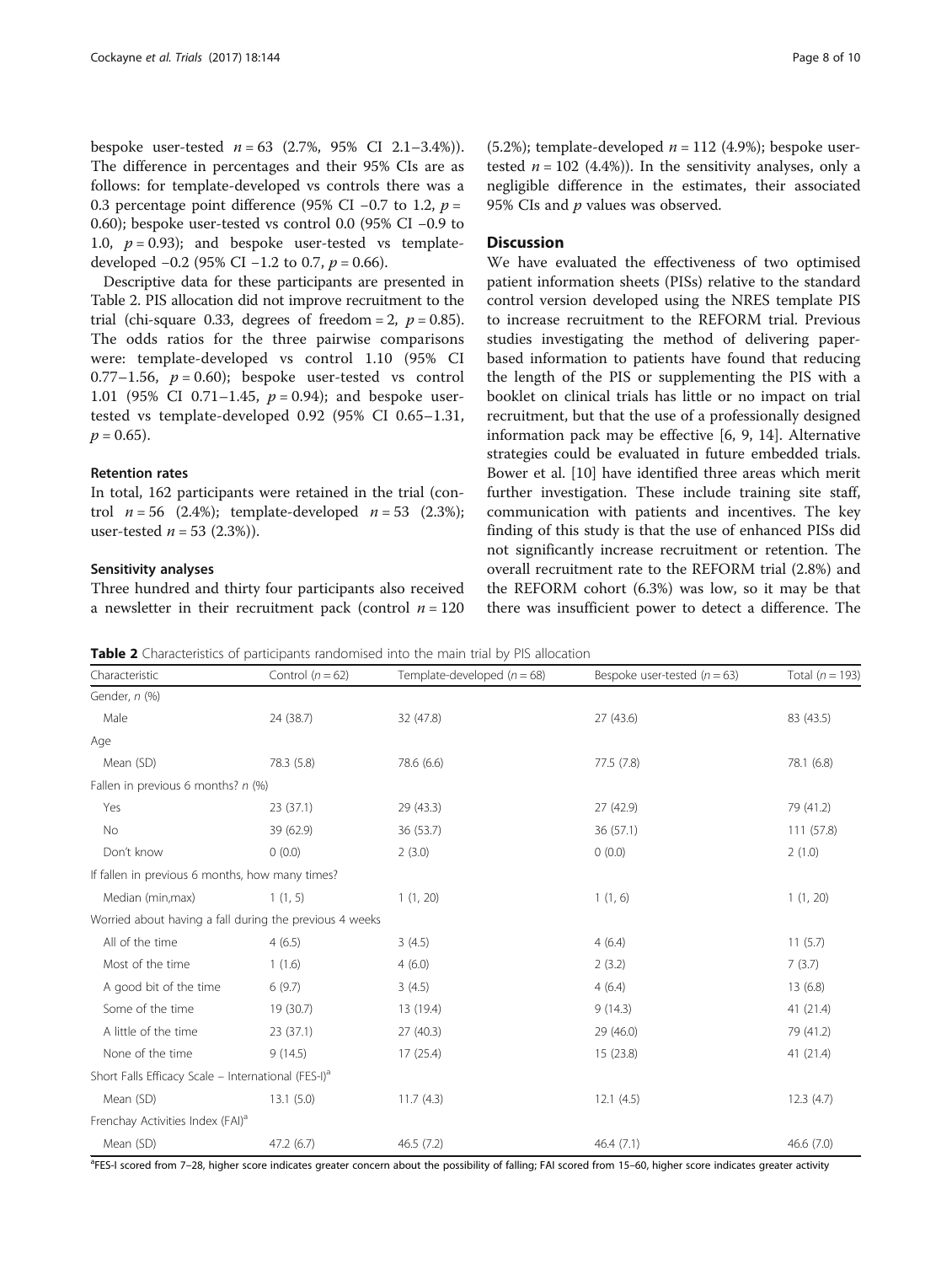<span id="page-9-0"></span>MRC START group will undertake a meta-analysis of six embedded trials evaluating enhanced information sheets which will have more power to provide evidence of effectiveness. Small differences in recruitment rates could make a large difference to trials similar to REFORM, which required a sample size of nearly 900 participants. For example, a 3% uptake would require 30,000 invitations, but if uptake to the study increased to 4%, then 7500 fewer recruitment packs would be required, saving up to £35,000 in packing and postage costs alone. This would be a significant saving, even after incorporating the cost of professional graphic design and bespoke user testing. In this study, there were no statistically significant differences between the bespoke user-tested and template-developed information sheets, so it may be beneficial to develop a bank of template information sheets rather than each trial having to take account of the additional time and expense of professional user testing. Alternatively, since many trials include PPI, a more structured approach to reviewing and developing the information sheet could be evaluated and then, if effective, adopted within PPI groups.

One reason why there may have been little evidence of a difference is that the 'standard' PIS has been developed by experienced researchers, and consequently it may be difficult to achieve a significantly improved information sheet. It could also be that the optimised PISs increased the interpretably and clarity of the provided information, which deterred some patients from responding. Unlike the other host trials in the START programme, REFORM used a cohort randomised controlled trial design. Participants were recruited first to the observational cohort, and then eligible participants were randomised to the REFORM trial. Therefore, optimised PISs were more likely to have an effect on recruitment to the observational cohort than randomisation into the REFORM trial. As there was a lack of effect on recruitment to the observational cohort, it was unlikely that there would be an impact on recruitment or retention in the trial.

There are some potential limitations to this study. First, the results of this study are applicable only to those participants over the age of 65 years attending routine podiatry clinics. Further studies should substantiate the study results in other populations. Second, due to the nature of the intervention, it was not possible to blind administrative staff who mailed out the recruitment packs, but it is unlikely that allocation subversion could have taken place. Whilst participants were aware of which PIS they received, they were unaware that an embedded trial was being conducted and that recruitment to the REFORM study was being monitored. Finally, it was not possible to evaluate whether the enhanced information sheets affected the speed of recruitment, as podiatry clinics were limited to the number of participants they could see at any one time.

## **Conclusions**

Optimised participant information sheets are one of a number of recruitment interventions amenable to testing through embedded trial methodology. Whilst the results of this study suggest limited benefits to enhancing patient information sheets, the findings add to the body of evidence around the effectiveness of recruitment strategies and may potentially help save time and money in future trials. The results of this study and the other embedded studies for the MRC START programme are to be incorporated into a meta-analysis which will provide more robust evidence as to the effectiveness of these types of recruitment strategies.

#### Guidelines for reporting embedded recruitment trials

The guidelines are obtained from the following source: Vichithranie W. Madurasinghe and Sandra Eldridge on behalf of the MRC START group and Gordon Forbes on behalf of the START Expert Consensus group. Trials. 2016;17:27. Published online 2016 Jan 14. doi: [10.1186/](http://dx.doi.org/10.1186/s13063-015-1126-y) [s13063-015-1126-y.](http://dx.doi.org/10.1186/s13063-015-1126-y)

#### Additional files

[Additional file 1:](dx.doi.org/10.1186/s13063-017-1797-7) Original, control patient information sheet. (DOC 103 kb) [Additional file 2:](dx.doi.org/10.1186/s13063-017-1797-7) Bespoke user-tested patient information sheet. (PDF 328 kb)

[Additional file 3:](dx.doi.org/10.1186/s13063-017-1797-7) Template-developed patient information sheet. (PDF 162 kb)

#### Abbreviations

ALSPAC: Avon Longitudinal Study of Parents and Children; CI: Confidence interval; ISRCTN: International Standard Randomised Controlled Trial Number; MRC START: Medical Research Council Systematic Techniques for Assisting Recruitment to Trials; NHS: National Health Service; NRES: National Research Ethics Service; OR: Odds ratio; PIS: Patient information sheet; PPI: Public and Patient Involvement; RCT: Randomised controlled trial; REFORM: REducing Falls with ORthoses and a Multifaceted podiatry intervention; YTU: York Trials Unit

#### Acknowledgements

The authors are grateful to all the REFORM participants who took part in the study. We thank the MRC START group for funding the user testing and the graphic design of the patient information sheet. We thank Luto ([www.luto.co.uk](http://www.luto.co.uk/)) and Making Sense Design ([www.makingsense.co.uk](http://www.makingsense.co.uk/)) for their contributions to user testing and graphic design, respectively, of the trial patient information sheets. We would like to thank members of our PPI group for reviewing and giving feedback on the patient information sheet. The University of York is the study sponsor and has legal responsibility for the initiation and management of the study: sponsor representative Mrs Sue Final, Research Innovation Office, York Science Park, Heslington, York UK YO10 5DG.

#### Funding

The REFORM study is funded by the National Institute for Health Research (NIHR) Health Technology Assessment (HTA) Programme (Programme grant number 09/77/01). The views and opinions expressed herein are those of the authors and do not necessarily reflect those of the Department of Health. The MRC START programme is funded by the MRC Methodology Research Programme (MRP). Materials relating to the MRC START programme can be found in the protocol and on the University of Manchester website [[3](#page-10-0)] ([http://www.population-health.manchester.ac.uk/mrcstart/\)](http://www.population-health.manchester.ac.uk/mrcstart/).